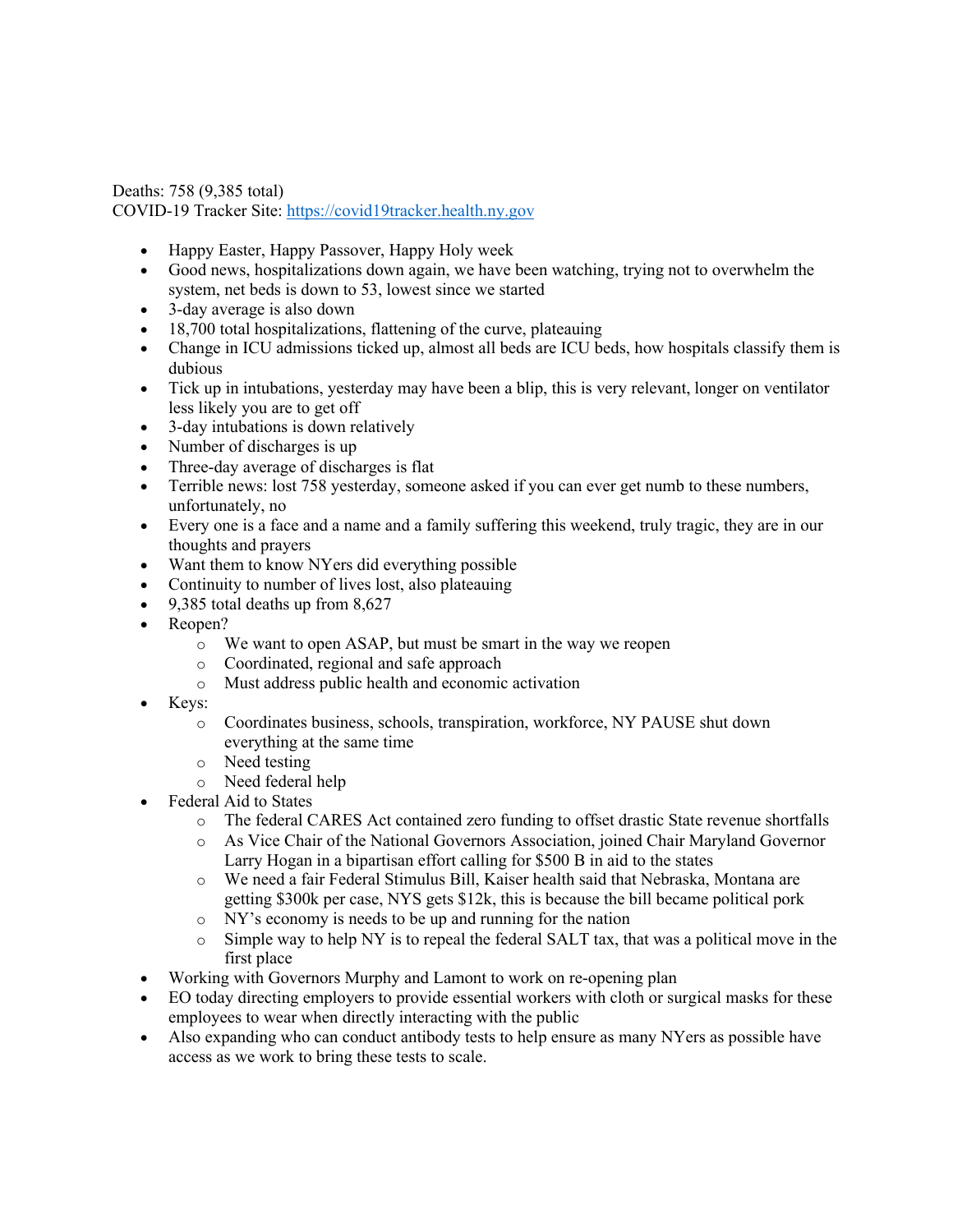- Spring is all about rebirth, we will have a rebirth, there have been moments through this that will stay with me thought all time, some very dark periods, phone calls with families are dark, fear of worst case scenario, fear of seeing healthcare system be overcome
- Also so many inspirational moments, showed such a positive spirit, you see true essence, got a call from a nursing home upstate offered 35 ventilators to downstate, they were one of the most vulnerable populations and they want to lend 35 ventilators, when I heard that news, something inside me said we will be ok because there is an inherent goodness in people and they will rise to the occasion, good will win, love will conquer all.
- Brought the ventilators back this morning, to say thank you on behalf of all the people of the State, and thank you from me, brought hope when it was needed

## Q&A:

Are there updated on NYC Schools?

- We are where we are, where we were, have to have coordinated approach
- Schools, business, workforce transportation
- Must be coordinated regionally
- Partnership is very important
- That is how we will go forward, coordinated, regional, hopefully included NJ and CT
- Will be working with Governors Murphy and Lamont, also Suffolk, Nassau, NYC and Westchester

Are you saying schools could re-open this year?

- All schools will remain closed until it is safe from a public health point of view, won't do it one minute earlier or one minute later
- Do not know what we will be doing in June, nobody knows
- If you are saying schools are closed, you are also saying businesses are closed, they perform a child care function
- We go day to day to watch the numbers, June is far away

Does it make sense to open schools for a couple of weeks?

- I wouldn't assume anything, if you are saying schools are not going to open, you are also saying businesses won't open until June
- Don't think anyone can make an informed decision
- Social compliance changed projection models

Seems like there is a lot of confusion with statements from you and the Mayor-

- We have remained remarkably consistent
- Worked closely with Federal Government, worked with local governments, sometimes it is less coordinated than we like, have to work with NJ, CT and optimally do it together. 1/3 of workforce comes from outside NYC

How will you respond to localities who want to be continued to shut down after the state opens?

• Worked cooperatively with local governments, that is ideal, at the end of the day there is one page and one plan

Are you talking about your plan?

- No, NJ, CT hard to get on one page, coordination requires compromise, better to do this together
- That is where I start, plan NJ,  $\overline{CT}$  and NY can execute simultaneously
- Very aware of interplay

What are thoughts about Drive in theater becoming essential businesses?

- Has not been raised, Mujica-if you open the employees would then have to interact
- Then they are then putting themselves at risk, that is how we look at each one of these
- Cuomo, I see your point (about drive in being open)

What is your working relationship with DeBlasio?